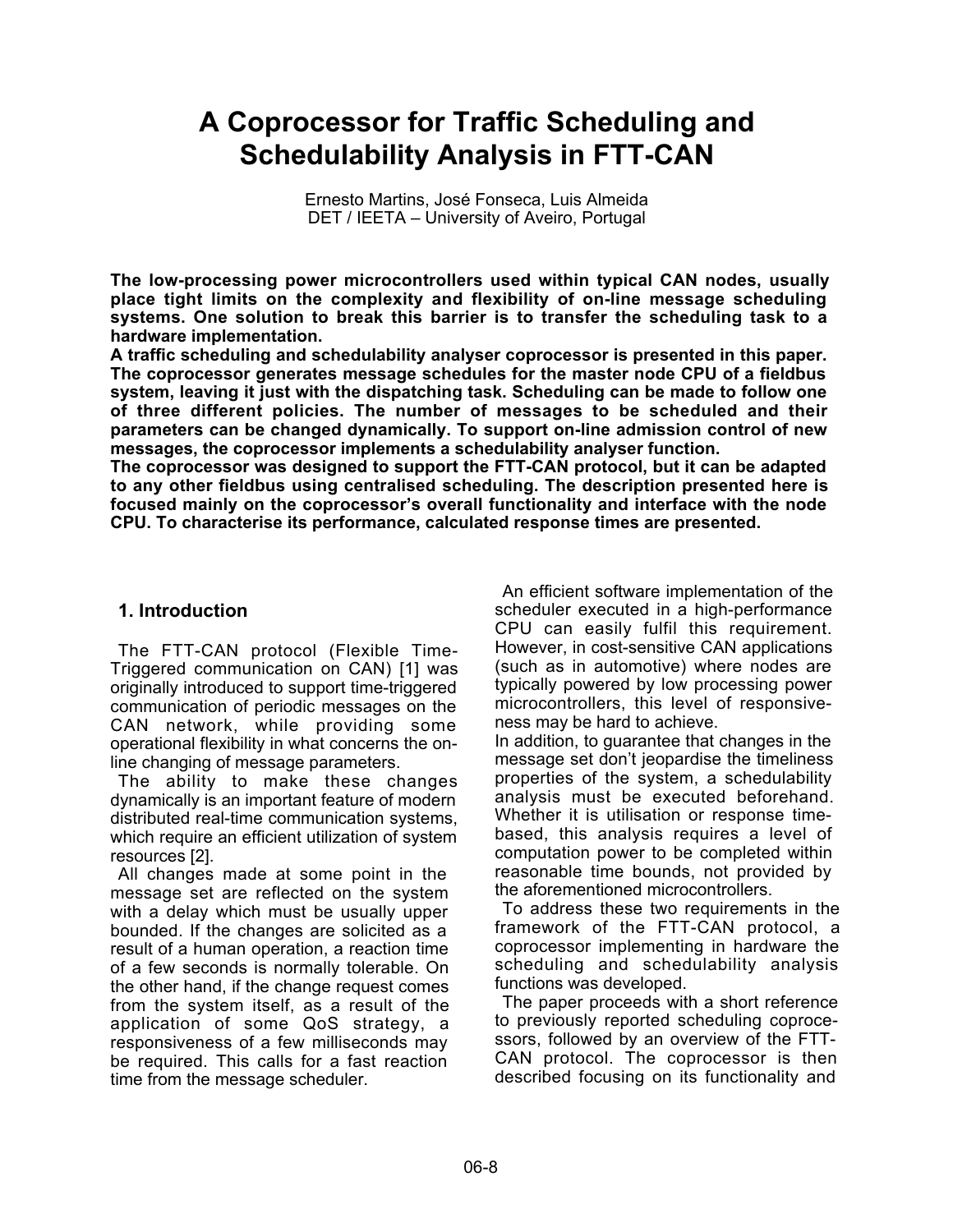interface with the microcontroller. A practical scenario of its utilisation related with autonomous mobile robots is discussed. Finally, its performance is characterised.

# **2. Scheduling Coprocessors**

Judging by published work, not much effort has been dedicated in the past to the development of dedicated hardware for scheduling. The SSCoP [3] developed for the Spring kernel and the universal task scheduling coprocessor reported in [4] are two of the few examples that address the problem of task scheduling in real-time operating systems.

In the area of fieldbus traffic scheduling, the Planning Scheduler CoProcessor (PSCoP) [5] developed by our team, was, as far as we know, the first dedicated hardware solution to appear. Being implemented on FPGA technology and running at a mere 12 MHz clock rate, PSCoP exhibited a remarkable performance by being able to generate message-schedules for a fixed time interval, in less than 1% of the time needed to dispatch that same interval.

The coprocessor described in this paper is somehow an evolution of PSCoP, with a whole new functionality, including a schedulability analyser

# **3. FTT-CAN Overview**

The FTT-CAN protocol defines a centralised master node where the properties of all



**Fig. 1** – Typical centralised scheduling fieldbus architecture having a Master Node with a scheduling coprocessor.

synchronous messages in the system are located, and where the scheduler executes.

The transmission of messages in FTT-CAN is carried out in fixed duration time slots called Elementary Cycles (ECs). Within each EC there are two consecutive time windows, one dedicated to the transmission of periodic messages (synchronous window) and another to allow the transmission of normal event-triggered messages (asynchronous window). In this paper, only the synchronous time-triggered traffic is of concern.

The scheduler schedules message transactions in units of a single EC, called ECschedules. Each contains the information of which messages should be produced in each particular EC. EC-schedules are broadcasted to all nodes within a special message, known as the Trigger Message. The transmission of the trigger message marks the start of each EC. The nodes that identify themselves as producers of one or more messages, transmit the identified messages in the synchronous window of that EC. Collisions on the bus access are resolved by the native distributed MAC protocol of CAN.

# **4. Scheduling / Schedulability Analyser Coprocessor**

The coprocessor works as a slave of a microcontroller in the FTT-CAN master node (see fig. 1). Its function is to take care of scheduling and schedulability analysis while the microcontroller executes EC-schedule dispatching, admission control and node management.

In the scheduling mode the coprocessor generates one EC-schedule at a time. Between the generation of successive ECschedules the node CPU can change the existing message parameters, as well as add to or delete messages from the set. A high responsiveness is guaranteed by reflecting all changes in the message set right in the next EC-schedule.

Scheduling can be performed according to three static policies: rate monotonic (RM), deadline monotonic (DM) and Priority-based. Operation can be changed dynamically between these policies according to the application requirements.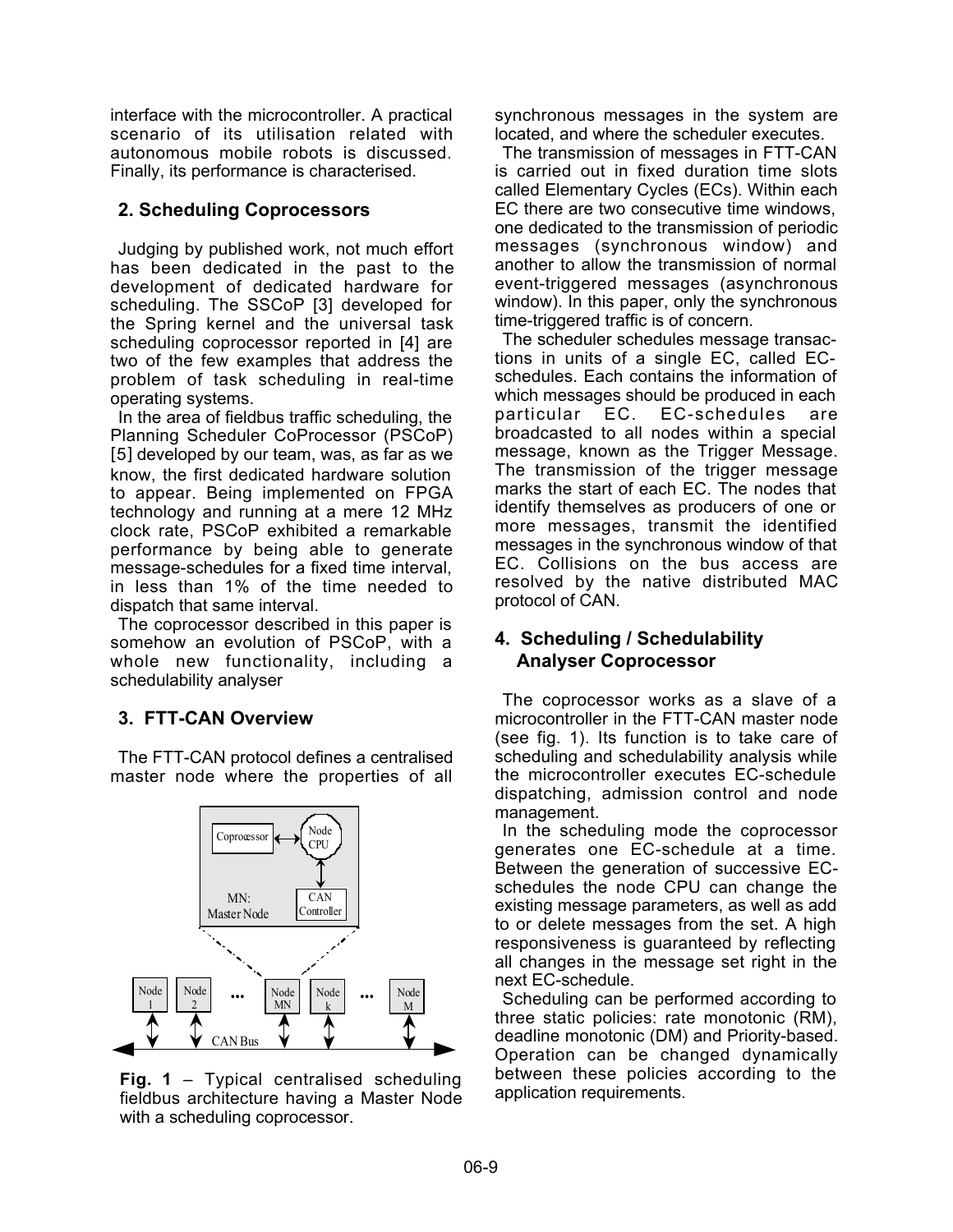In the schedulability analysis mode the coprocessor tests the current message set to see if all messages can be produced within their respective deadlines. This analysis can be done between the genera-tion of successive EC-schedules. In fact, as it will be seen later, the coprocessor is fast enough to perform more than one schedu-lability analysis within an elementary cycle.

The joint hardware integration of the scheduling and schedulability analysis functions constitutes a unique feature of this coprocessor in the realm of fieldbus traffic scheduling, mirrored only by the SSCoP coprocessor in the area of task scheduling.

A first prototype of the coprocessor is being implemented in a FPGA supporting up to 32 messages with parameters expressed with a resolution of 8-bits. These figures are appropriate for a broad range of applications, e.g. the SAE benchmark as described further on.

## **4.1. Basic Architecture**

At a high level of description the coprocessor architecture doesn't differ much from the one adopted in PSCoP [5]. This is because, despite dealing now with a dynamic scheduler, we can still divide the scheduling function in the same two basic activities: the action of placement of transactions in the ECs, and the function of keeping track of the instants in time when each message must be produced.

In the new coprocessor this work is carried out by the EC-Schedule Builder (ECSB) and the Message Production Timer (MPT), respectively.

Fig. 2 depicts the coprocessor architecture with one ECSB and 32 MPTs connected through an internal bus. Each message to be scheduled is allocated to one MPT unit that holds the message's period (P), initial phase (Ph), deadline (D) and priority (Pr) parameters.

When a MPT detects that the scheduling for a particular EC where its message should be produced has started, it signals the ECSB requesting the allocation of the associated transaction. Based on the transactions' duration (C) and the remaining EC time left, the ECSB unit decides to allocate or reject the transaction. If the transaction is accepted, further requests for allocation in the same EC (from other MPTs) are evaluated, otherwise



**Fig. 2** - Coprocessor architecture. ECSB- EC-Schedule Builder. MPT - Message Production Timer.

the current EC-schedule is finished.

The schedulability test is based on a response time analysis in which the coprocessor executes internally consecutive scheduling operations, building what is known as the timeline. If the first allocation of each message is made within its deadline, then the schedulability of the set is guaranteed. It can be shown [6] that this simple test constitutes a necessary and sufficient schedulability assessment.

## **4.2. Coprocessor Interface**

### 4.2.1*- Software Interface*

Fig. 3 illustrates the coprocessor programmers model with all the registers accessible by the controlling node CPU.

#### *Message Parameters Register Slots (MPRS)*

These registers hold the parameters of each message to be scheduled. There are 32 slots of registers for a maximum of 32 messages. Each slot contains 5, 8-bit registers, where the parameters of each message should be written to prior to any scheduling or schedulability analysis operation.

The message priority, optionally written to the priority register (PriReg), has a range of 0 (highest priority) to 255. The values written to the phase (PhaReg), period (PerReg) and deadline (DeaReg) registers are expressed in number of ECs. The values written to the message duration register (DurReg) should be expressed in a normalized unit given by  $NECd = (EC\;Duration / 255)$ . If a message has a duration of ∆t time units, its corresponding DurReg register should have the value  $\lceil \Delta t \rceil$  NECd. The deadline value written in the DeaReg register is only relevant for schedulability analysis.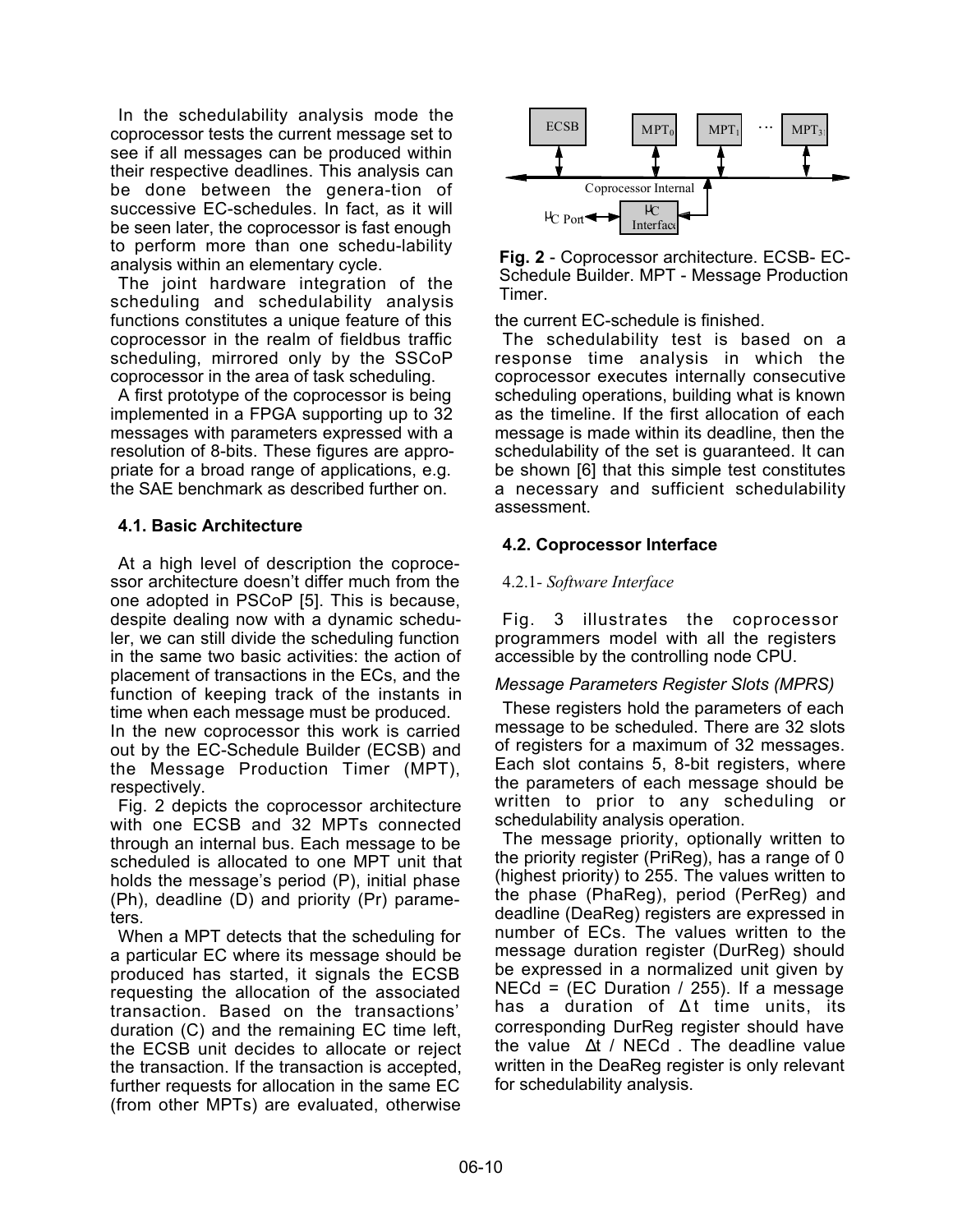| <b>MPRS</b> |  | <b>MPRS</b> |                      | MPRS <sub>1</sub> |
|-------------|--|-------------|----------------------|-------------------|
| DurReg0     |  | DurReg1     |                      | DurReg31          |
| PriReg0     |  | PriReg1     |                      | PriReg31          |
| PerReg0     |  | PerRegl     | $\ddot{\phantom{a}}$ | PerReg31          |
| DeaReg0     |  | DeaReg1     |                      | DeaReg31          |
| PhaReg0     |  | PhaReg1     |                      | PhaReg31          |
|             |  |             |                      |                   |

#### **Message Parameters Register Slots**



 $31$  0 **Control / Status Register**  $\frac{G_0}{Done}$  SA | NS |  $\frac{G_0}{D}$  SA NS AS INT n.u.  $S_{P1}$  SP0  $\overline{7}$  0



#### *EC-Schedule Register*

At the end of a scheduler operation this 32 bit register contains the schedule for an entire EC: an EC-schedule. Each message allocated in that EC is specified by a 1, in the bit position corresponding to its register slot. In other words, bit number i corresponds to the message assigned to MPRSi. This is the same coding method used in the FTT-CAN trigger message data field (see fig. 4), and it was adopted here in order to minimise the dispatching overhead in the node CPU*.*

#### *Control and Status Register*

This 8-bit register is used by the microcontroller to control the coprocessor and to check its status. Table 1 describes the

#### **EC-Schedule Register**



# **Fig. 4** – During dispatching contents of EC-

function of each bit. Schedule Register are copied to Trigger

#### 4.2.1*- Physical Interface*

The coprocessor has a simple standard peripheral-like 8-bit interface that can be easily connected to a variety of microprocessor or microcontroller families. Fig. 5 shows all the signals and buses of this interface. The active low interrupt signal is asserted when the Go/Done bit is reset in the CSReg, indicating the end of a scheduling or schedulability analysis operation. It is deactivated when either the CSReg or any byte of ECSReg, are read. The 8-bit address bus is used to select each internal register. To prevent unwanted changes in the message set while the coprocessor is active, only the CSReg is accessible when the Go/Done bit is set.

#### **4.3. Using the Coprocessor: A Practical Example**

Consider an autonomous robot with several guiding sub-systems such as line tracking, beacon following and target tracking, as well as other application-related sensors and actuators. The robot is equipped with a distributed computer control system based on the FTT-CAN protocol that interconnects its sensors, controllers and actuators. The Master node is supported by the coprocessor just described.

The robot global control follows a flexible approach according to which all activities in the system are executed when necessary, only, and with a quality of service (QoS) depending on the current availability of system resources. In particular, concerning



the communication system, the properties of  $\overline{a}$ **Fig. 5** – Coprocessor external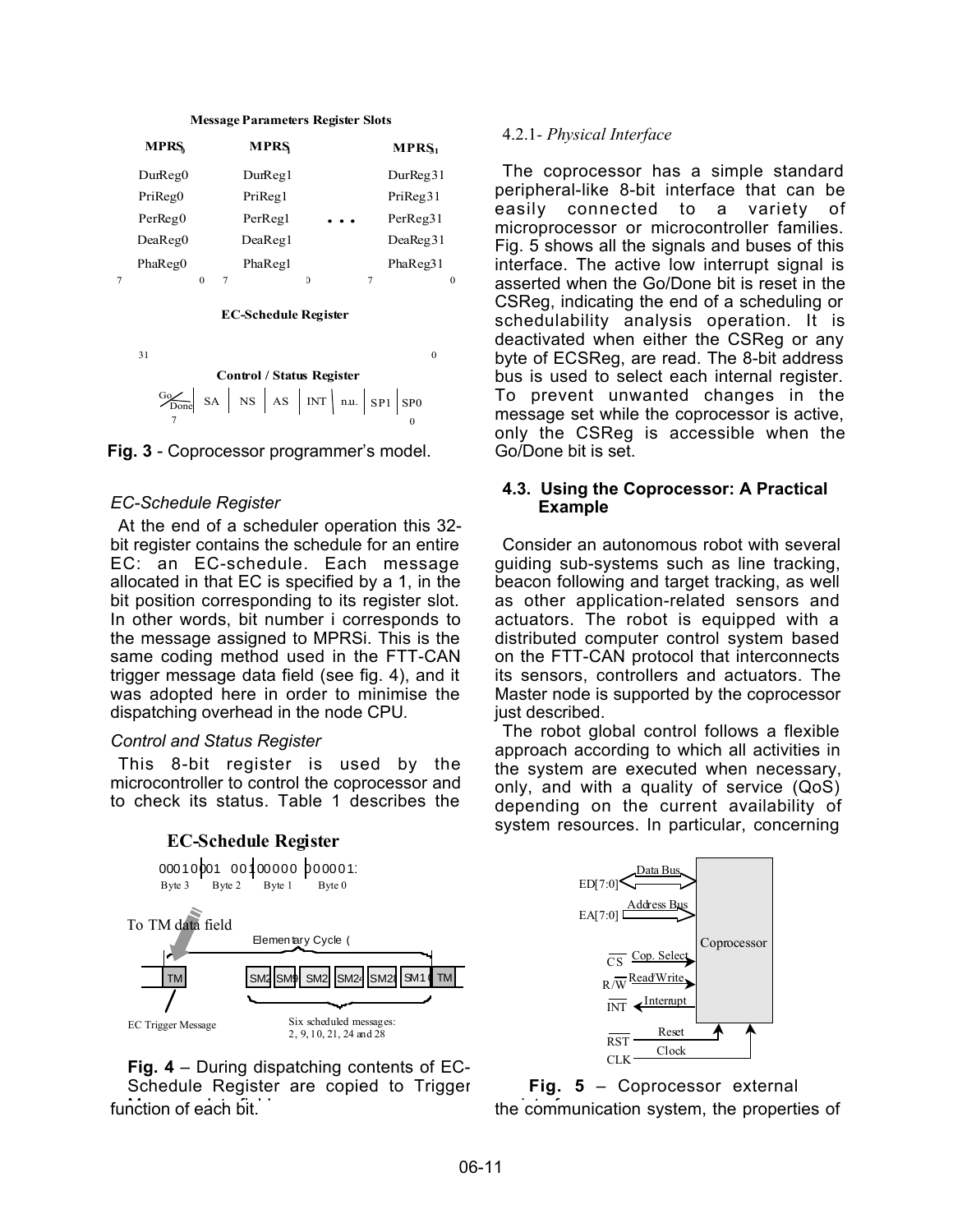the message streams are adapted on-line according to the current needs. For example, consider the line-tracking module. When the robot follows a line, it may adjust its speed according to the current line pattern (curved or straight) or the available bandwidth for the message stream carrying the samples with the robot deviation.

| Tab. 1 - Control/Status Register Bits |  |
|---------------------------------------|--|
|---------------------------------------|--|

| Go/Do      | The microcontroller sets this bit   |  |  |  |  |
|------------|-------------------------------------|--|--|--|--|
| ne         | to command the coprocessor to       |  |  |  |  |
|            | generate an EC schedule (if         |  |  |  |  |
|            | SA=0) or perform<br>a               |  |  |  |  |
|            | schedulability analysis (if SA=1).  |  |  |  |  |
|            |                                     |  |  |  |  |
|            | The coprocessor resets this bit     |  |  |  |  |
| <b>SA</b>  | when done.                          |  |  |  |  |
|            | set, enables<br>the<br>When         |  |  |  |  |
|            | schedulability analysis mode in     |  |  |  |  |
|            | the coprocessor.                    |  |  |  |  |
| <b>NS</b>  | After the coprocessor is            |  |  |  |  |
|            | instructed to do a schedulability   |  |  |  |  |
|            | analysis, NS becoming 1 means       |  |  |  |  |
|            | that the set is not schedulable.    |  |  |  |  |
| <b>AS</b>  | When set, enables the automatic     |  |  |  |  |
|            | start mode, where the               |  |  |  |  |
|            | coprocessor starts building a       |  |  |  |  |
|            | new EC schedule after the less      |  |  |  |  |
|            | significant byte of ECSReg is       |  |  |  |  |
|            | read. This mode only works with     |  |  |  |  |
|            | the scheduler function $(SA = 0)$ . |  |  |  |  |
| <b>INT</b> | Interrupt status bit that reflects  |  |  |  |  |
|            | the (inverted) state of the         |  |  |  |  |
|            | external interrupt signal.          |  |  |  |  |
| SP[0,1]    | These two bits specify the          |  |  |  |  |
|            | scheduling policy to be used by     |  |  |  |  |
|            | the coprocessor, according to       |  |  |  |  |
|            |                                     |  |  |  |  |
|            | the assignments in Table 2.         |  |  |  |  |

**Tab. 2** - Scheduling policy control bits.

|  | <b>Scheduling Policy</b> |  |  |  |
|--|--------------------------|--|--|--|
|  | Priority-based           |  |  |  |

Suppose that the robot is travelling along a straight line and suddenly faces a sharp curve. Then, two actions can be taken: either the sampling rate is increased and the robot maintains its speed, or the rate cannot be increased and thus the robot must slow down. Increasing the sampling rate implies reducing the period of the respective message stream. Thus, the node CPU requests a schedulability analysis of the

changed message set. If it is schedulable, the change, i.e. reduction in message period, is performed and the robot maintains its speed. Otherwise, the robot slows down.

In general, it's not possible to predict the outcome of the schedulability test. The dynamic activation / deactivation of some sub-systems may lead to deeply varying conditions of bus load. Fig. 6 shows the sequence of interactions that are carried out between the node CPU and the coprocessor in the scenario just described.

First the coprocessor is asked to generate EC-schedules in automatic start mode, using interrupts. Then, when the robot detects the curve, scheduling is suspended, the message period from the line tracking sensors is reduced and a schedulability test is requested. The outcome of this first test indicates a non-schedulable set. In response, the node CPU decides to readjust the message period to some pre-defined intermediate level, and requests a second schedulability test. This test results now in a schedulable condition. EC-scheduling is then resumed with the updated message period.



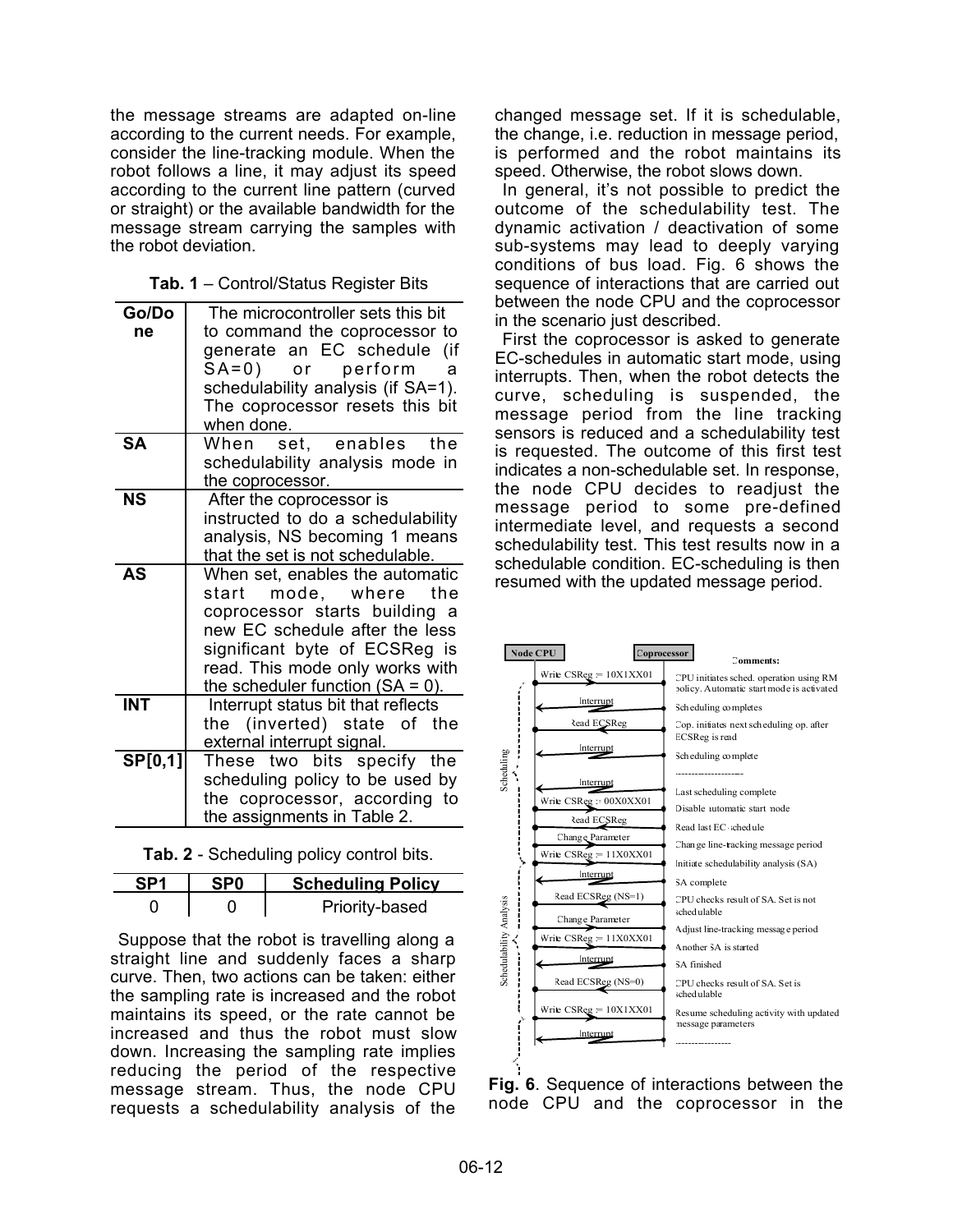# **5. Performance Evaluation**

In this section, we analyse the coprocessor performance to check whether it exhibits the dynamic behaviour required by applications like the one in the previous section. The coprocessor must be fast enough to carry out several schedulability tests and scheduling operations in one EC.

At the time of this writing this coprocessor has not yet been physically implemented, so no measured performance figures are yet available. Nevertheless, to anticipate its performance level we make use of two expressions derived in [7], which quantify the number of clock cycles required by the coprocessor to complete each function: scheduling and schedulability analysis. Since the coprocessor is an all-synchronous design, the results derived from such expressions are believed to be exact.

In addition we consider as workloads selected message subsets from the SAE benchmark. This benchmark is summarized in table 3 that classifies its 53 messages in 6 types, according to their respective periods and deadlines.

## **5.1. Scheduler Function**

The basic performance requirement the coprocessor must fulfil is to generate an ECschedule within the time of an EC. Ideally it should be fast enough in order to spare some EC time for one or more schedulability tests.

The number of clock cycles spent in the generation of an EC-schedule is given by [7]:  $t_{sch} = 3 + 16. Nv$  (1)

where *Nv* is the number of messages allocated in the EC. To compute the worst case scheduling time, we consider a maximum number of allocations per EC.

| Tab. 3 - SAE message set summary. |  |
|-----------------------------------|--|
|-----------------------------------|--|

| ີ           |          |          |                               |  |  |
|-------------|----------|----------|-------------------------------|--|--|
| <b>Type</b> | $P$ (ms) | $D$ (ms) | $N^{\circ}$ of<br><b>Msgs</b> |  |  |
| Α           | 5        | 5        |                               |  |  |
| B           | 10       | 10       | 2                             |  |  |
| С           | 50       | 5        |                               |  |  |
|             | 50       | 20       | 30                            |  |  |
| E           | 100      | 100      |                               |  |  |
|             | 1000     | 1000     |                               |  |  |

Given the SAE benchmark message periods, we assume an EC duration of 5ms. Additionally, since all SAE messages have a data area with one byte or less, they all correspond in CAN to single byte messages. In a CAN2.0A fieldbus operating at 500Kbit/s, the smallest duration of these messages is 110µs [8], which means that it is possible for the coprocessor to have all 32 messages allocated in the same EC.

From equation (1), the scheduling time in this worst case scenario is thus computed as 515 clock cycles. If we now consider a low clock rate, e.g. 20MHz, this translates to 25.8µs, which is indeed a very small fraction of the EC time, making almost all the EC available for schedulability analysis.

## **5.2. Coprocessor vs Microcontroller**

At this point the key question is: Could we attain this level of performance with an offthe-shelf microprocessor-based solution?

To answer this question we will use data taken from an experimental CAN system, where the scheduler was executed by an 80C592 microcontroller clocked at 11 MHz [9]. For a set of nine messages this microcontroller takes 7.8ms to output a single ECschedule. If we had, let say, a 200MHz CPU in the master node, which corresponds to a speed-up factor of 18 (ignoring, for simplicity sake, performance gains due to architectural enhancements) we could expect a similar reduction in the scheduling time, to about 430µs which is still much more than what we can achieve with the 20MHz FPGA-based coprocessor. Increasing even further the microprocessor clock will shorten the scheduling time, but will also raise costs and power dissipation problems, which are both sensitive issues in CAN systems.

## **5.3. Schedulability Analyser Function**

The performance requirement imposed on the coprocessor in what concerns the schedulability analysis capability is basically the same as for the scheduler function, i.e. it must be completed while the coprocessor is idle between successive scheduling operations.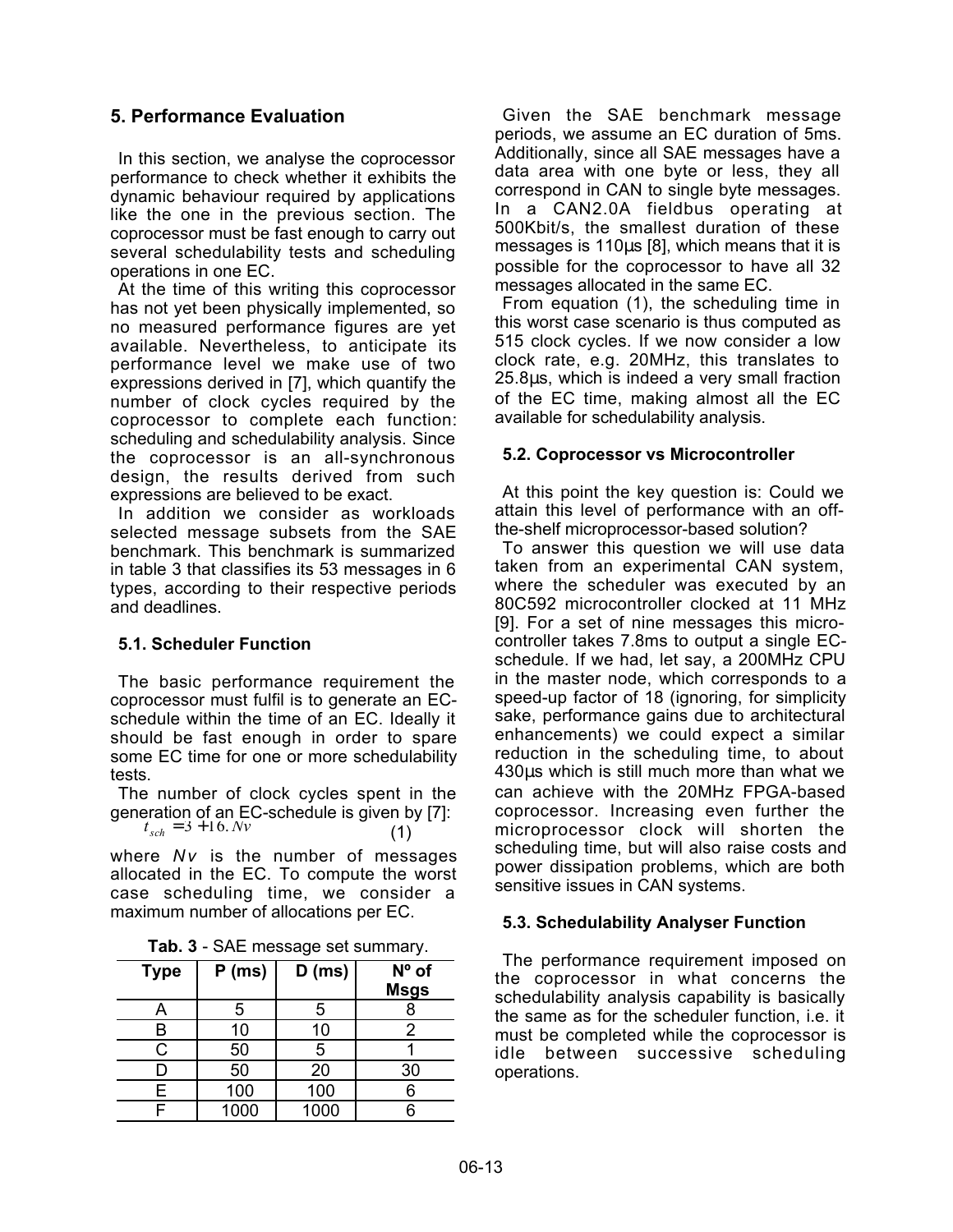The maximum time required by the coprocessor to check the schedulability of a message set is given by [7]:

$$
t_{sa} = 5 \cdot k + 16 \cdot \sum_{i=1}^{k} Nv \big( EC_i \big)
$$
 (2)

where *k* is the number of scheduling actions executed as part of the test, and  $N_v(\cancel{E} \textbf{\emph{C}}_{\!\scriptscriptstyle (j)})$  the number of messages allocated in the  $i<sup>th</sup>$  ECschedule.

To find the highest value that *tsa* can reach, we need therefore to find the SAE message subset that maximizes *k* and *Nv(ECi )* simultaneously. The maximum possible value for *k* is:

$$
k_{wc} = \max\{D_1, \dots, D_N\}
$$
 (3)

The coprocessor generates all *k wc* ECschedules when it is not able to allocate the message with the longest deadline. The maximum  $t_{sa}$  will then be obtained in this scenario considering the greatest possible number of message allocations per EC, that is, the highest possible value for *Nv(ECi )*. Since, from the point of view of CAN, all messages of the SAE benchmark have the same size and we must consider the EC time completely allocated in all *kwc* ECs, then  $N_{\scriptscriptstyle V}(\cancel{EC}_i)$  is constant and given by:

 $N_v(EC_i) = N_v(EC) = \lfloor EC_{SP} / C \rfloor$  for all *i* (4)

where  $EC_{SP}$  is the EC time slot allocated to the synchronous phase and C the transmission time of each message.

In table 4 we present four different idealised scenarios where  $EC_{SP}$  was selected so that we could have in each EC as much as 8, 9, 10 or 11 messages. For each case we selected a subset from the SAE benchmark in such a way that all generated ECschedules are fully booked. That turned out possible for the first three cases but not for the fourth. We then considered that a new message of type F (deadline = 1000ms) was added to each subset, and for each case *tsa* was computed.

Since the bus is saturated in the first three cases, the set becomes not schedulable. To reach that conclusion the coprocessor must build 1000/5 EC-schedules in each case. The time to complete the schedulability test is indicated in the rightmost column of table 4. For the case where  $N_v(EC) = 11$ , the addition of a new type F message still results

**Tab. 4 -** Schedulability analysis worst-case execution times. (EC=5ms; Bus speed=125 Kbit/s;  $C_i=C_{min}=440\mu s$ )

| $EC_{SP}$<br>$(\mu s)$ | $N_{\rm v}$<br>(EC) | <b>SAE Message</b><br><b>Subset</b>   | Nº of<br>Msgs | k   | t <sub>sa</sub><br>(clock<br>s) |
|------------------------|---------------------|---------------------------------------|---------------|-----|---------------------------------|
| 3700                   | 8                   | (8xA)                                 | 8             | 200 | 26600                           |
| 4000                   | 9                   | $(8xA)+(2xB)$                         | 10            | 200 | 29800                           |
| 4500                   | 10                  | $(8xA)+(2xB)+(4xD)$<br>$+(6xE)+(6xF)$ | 26            | 200 | 33000                           |
| 4900                   | 11                  | $(8xA)+(2xB)+(8xD)$<br>$+(6xE)+(6xF)$ | 30            | 15  | 2715                            |

in a schedulable set. Since only the first 14 EC-schedules are fully booked, the new message is allocated in EC number 15 which is therefore the last generated by the schedulability test. In this case *t s a* is significantly lower. For  $N_v(EC)$  less than 8 or greater than 11 we will have lower values for *tsa*. The same will happen for bus speeds higher than 125Kbit/s because more messages will fit in each EC.

From table 4 we see that the worst case for  $t_{sa}$  corresponds to  $N_v(EC) = 10$ , and amounts to 33000 clock cycles. For a 20MHz clock this is 1.65ms, which is about one third of the EC time considered in this example (5ms). This result gives a clear indication of the coprocessor performance. In particular it shows the coprocessor capacity to execute schedulability analysis in a substantially less time than the EC duration.

# **6. Conclusion**

A coprocessor to support traffic scheduling in the FTT-CAN protocol was described. A special emphasis was given to its overall functionality and user interface. The coprocessor integrates a timeline–based schedulability analysis, and can be easily explored in other fieldbus systems relying on centralised scheduling.

The coprocessor implements a dynamic scheduler model, allowing all message parameters to be changed on-line with high responsiveness. It has a simple and flexible CPU interface and supports three distinct scheduling policies based on fixed priorities: rate-monotonic, deadline-monotonic and generic priority-based. A first prototype